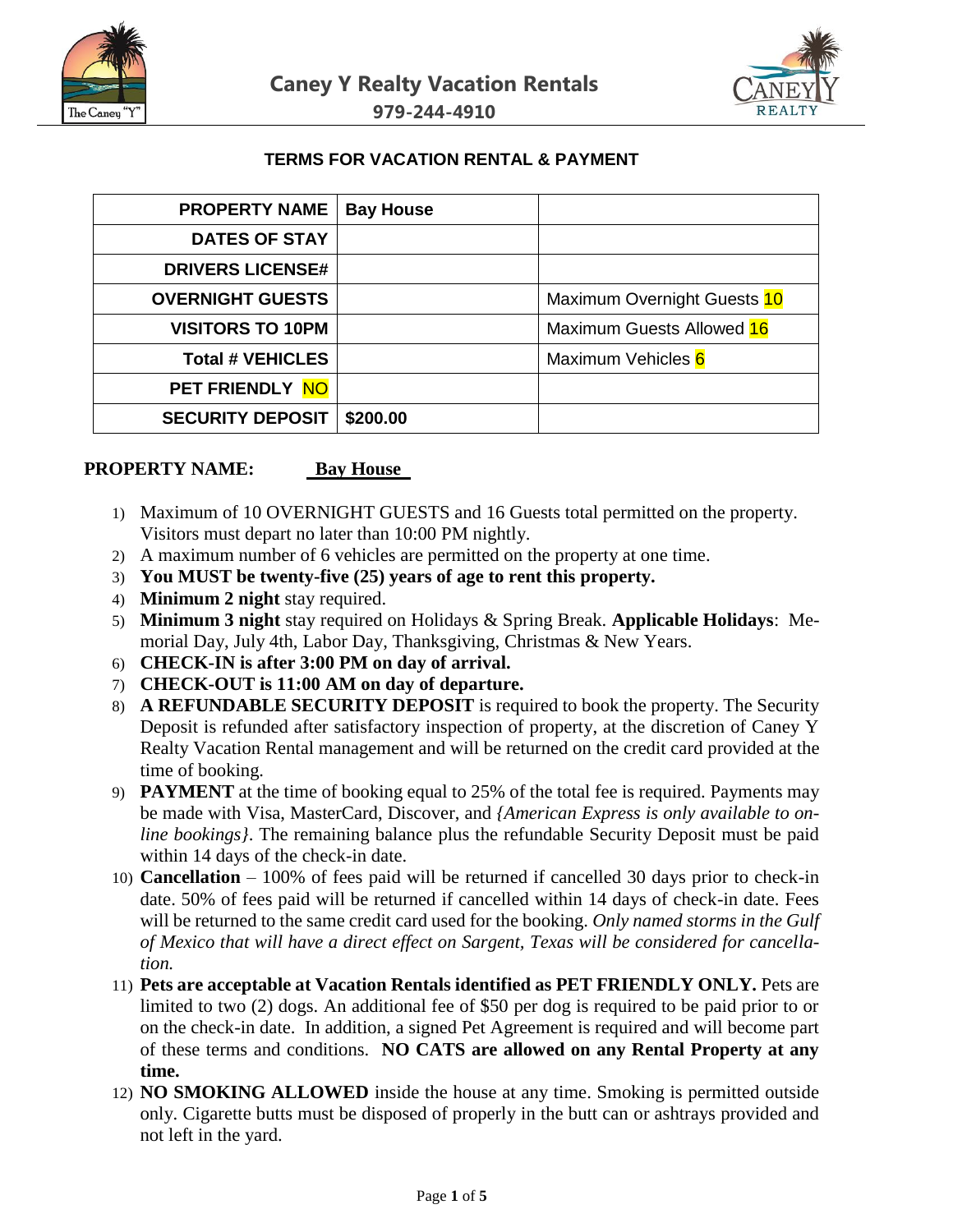



- 13) All inside trash must be bagged, tied and placed in the outside trash containers before you leave on your departure date. *Trash cans must not be over-stuffed.* If there is more trash left than can be held in the cans provided, you are responsible for removal of the extra trash. If outside trash cans are moved from original location, the guest must put cans back in place before departure.
- 14) NO RV's or Tents of any kind allowed on property without prior written permission and agreed upon terms.
- 15) No events involving people from outside your party such as tournaments, weddings, graduation, birthday, bachelor, or any other type of party are allowed on property without prior approval. Prior approval for a Large Event is required by Caney Y Realty Vacation Rental Management and an additional deposit and separate agreement may be required for approved *Large Event*.
- 16) ANY PUBLIC DISTURBANCE reported as taking place on the premises shall be grounds for loss of deposit and immediate eviction.
- 17) ANY ILLEGAL ACTIVITIES found taking place, including but not limited to illegal substances and underage drinking on or near the premises shall be grounds for loss of deposit and immediate eviction.
- 18) All vehicles must stay in Driveway. No driving on yard or parking in the street. A maximum of six (6) vehicles are permitted at any time during the booked reservation.
- 19) **NO FIREWORKS ALLOWED** on the premises at any time.
- 20) All children under twelve (12) years of age must wear approved life jackets while on the piers or docks located or used by the property, decks and porches above or abutting water, and while near water adjacent to the property. *LIFE JACKETS ARE NOT PROVIDED. YOU MUST BRING YOUR OWN LIFE JACKETS.* By signing this agreement and/or occupying the property, renters acknowledge that there is an inherent danger near any water, beach, river, intercoastal/intracoastal waterway, pier or dock. Dangers include, but are not limited to fish, reptiles and other wildlife, rip and ebb tides, currents, silt and underwater obstructions. All children under the age of fifteen (15) years must be accompanied by an adult while on the premises, including docks, piers or decks on or associated with the property.
- 21) The Owner and its agents are not liable for or responsible for personal items left behind**,** lost or stolen. Lock all doors when you leave the house and keep vehicles locked and secured while on the premises.
- 22) The Owner and its agents are not responsible for any damage done to boats, vehicles or watercraft used or owned by guest. Boats or watercraft tied to docks or piers can be damaged by incoming or outgoing tides, flooding, wind, weather, vandalism or theft. Guest acknowledges and assumes responsibility for damage to Guest's own property located or used on the premises.
- 23) There may be circumstances beyond the owner's or agent's control which could cause the property not to be available for occupancy during your reserved period. Such circumstances include, but are not limited to, utility outages, property damage and severe weather. In such circumstances the Owner or its agent will do their best to make alternative arrangements if possible. If not possible then your security deposit will be refunded. The refund of the security deposit will be the limit of the owner's and its agent's responsibility.
- 24) Guest agrees to indemnify and to hold owner and its agents harmless from any and all claims, actions, suits, demand, and liabilities of any nature, including attorney's fees and costs of court, as a result of any injuries to persons or damage to property resulting in any manner from Guest's and/or its invitees use and/or occupancy of the premises.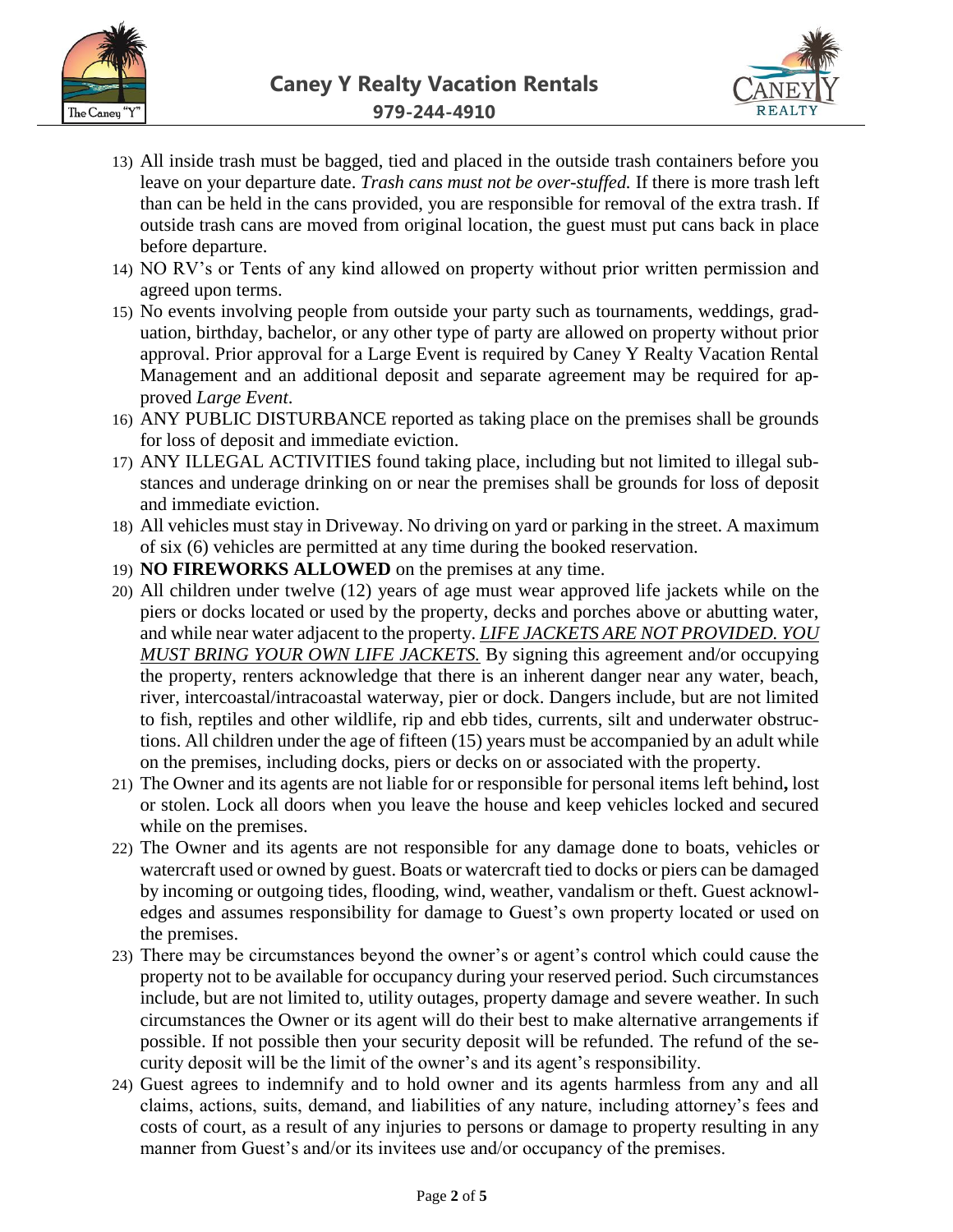



- 25) Attached (Hereto) are the rules for the property being rented. Additional copies of these rules are posted inside the property. You agree to read the rules and to abide by same. Said rules are incorporated into this agreement by reference for all purposes. Failure to comply with any of these terms included herein or the rules incorporated herein is grounds for forfeit of Security Deposit and immediate eviction.
- 26) **PUBLISHED Rates** are subject to change at any given time without notice and a slight delay in updating on-line rate schedule.
- 27) **AGREEMENT** I have read these terms and agree that I and all guests staying with me are to abide by these terms as well. I have read the invoice for my stay. I agree to abide by these terms and I agree to the pricing and schedule for my stay.
- **28) I understand that I may lose my security deposit and risk immediate eviction at Property Manager's discretion if I am found non-compliant with any of the above terms.**
- **29) By booking and Completing your transaction on line you indicate that you have read, understand, and agree to these terms.**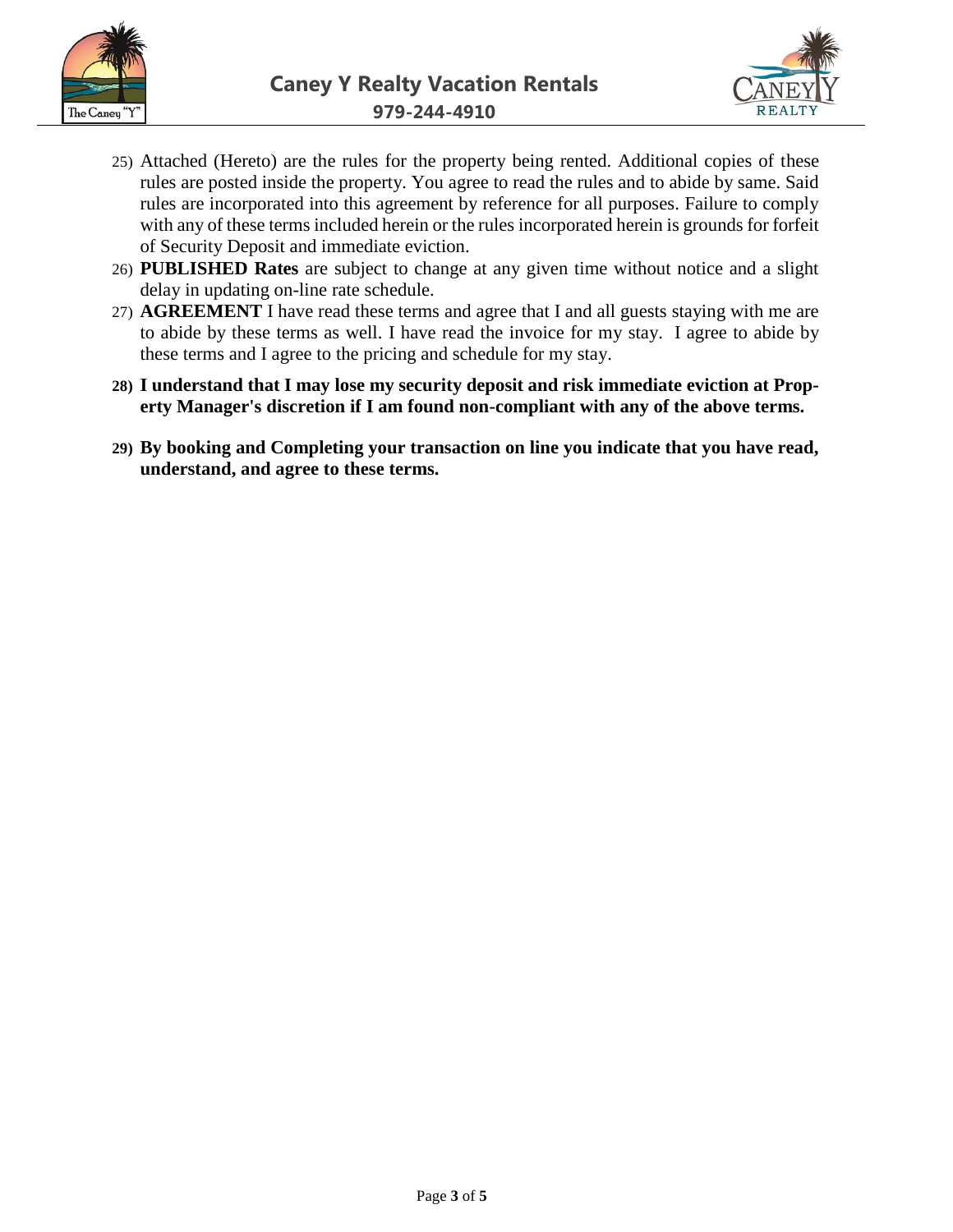



## **HOUSE RULES**

#### **Bay House**

- **NO SMOKING** is allowed inside the house. If smoking outside, please dispose of cigarette butts in the cans or ashtrays provided and located outside the house.
- **NO PETS ALLOWED** at any time on the property.
- Please clean fish at the cleaning table on the pier ONLY.
- Please do not fry fish or seafood inside the house. A propane fish fryer and a charcoal grill are provided and are for the use of our guests during their stay. The fish fryer and propane tank is located in the downstairs enclosure. Please fry fish or seafood and boil crabs on the burner outside on the protective pad provided.
- After using charcoal grill, please clean it when you're done by burning off excess food on grill racks and wiping off food splashes around the rest of the grill. An ash can is provided for the ashes.
- Please dispose of biodegradable seafood scraps by dropping them in the creek at the end of the pier where the crabs feed. Please DO NOT dump seafood scraps in the trash or in the marsh along the pier walkway. This includes all crab and shrimp shell scraps.
- Do not dump used frying oil in the creek or on the yard. Please put used frying oil in sealed containers to take with you & dispose of when you leave. PLEASE DO NOT DUMP USED FRYING OIL IN TRASH BAGS OR TRASH CANS.
- Please do not remove deck chairs from the house and DO NOT TAKE DECK CHAIRS TO THE PIER.
- Be aware that unexpected high winds are common in Sargent, so please stack plastic chairs nightly, secure any blow-up items (tubes, rafts, toys, etc.) or when not in use and be sure to dispose of all trash on the porch, pier and downstairs.
- Do not drive vehicles or back trailers (boat or cargo) in the marsh or anywhere beyond the driveway. The marsh looks tough but it is actually very delicate and we try to protect it at all times. Our goal is to preserve and encourage good habitat for water birds and fish.
- For your safety, please do not walk or play in the marsh areas.
- **CHECK-OUT 11:00 AM**